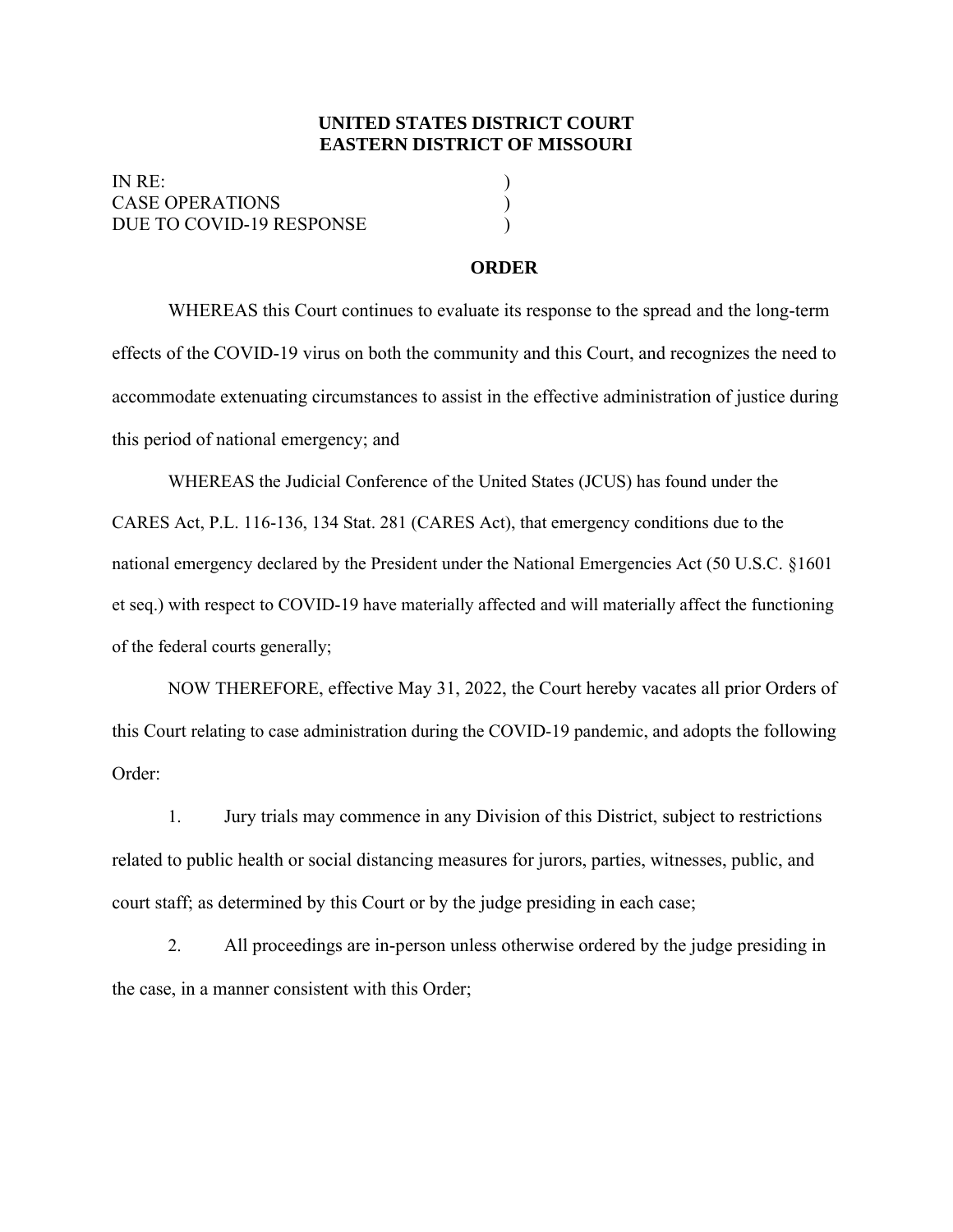3. The Court finds that health concerns related to COVID- 19 allow that the use of appropriate health screening, social distancing, and personal protective equipment may be continued as ordered by this Court or by the judge presiding in the case;

4. This Court recognizes that emergency conditions exist throughout this District, as found by the JCUS under the CARES Act. This Court recognizes that it is required under Sections 15002(b)(3)(A) and (B) of the CARES Act to review the findings and authorizations made in this Order no later than ninety (90) days after its initial Order or any subsequent renewal. In the interest of public health and safety, this Court or a judge presiding in a case may continue to take precautionary measures to limit in-person appearances to the extent allowed by law and as necessary in any particular case. This Court hereby renews in this Order its initial findings and authorizations from its [March 30, 2020 Order,](https://www.moed.uscourts.gov/sites/moed/files/documents/news/Order-03-30-2020.pdf) its [May 29, 2020 Order,](https://www.moed.uscourts.gov/sites/moed/files/documents/news/ORDER-Case-Operations-COVID-19-05-29-20.pdf) its [July 30,](https://www.moed.uscourts.gov/sites/moed/files/documents/administrative-orders/arod-0039.pdf)  [2020 Order,](https://www.moed.uscourts.gov/sites/moed/files/documents/administrative-orders/arod-0039.pdf) its [September 1, 2020 Order,](https://www.moed.uscourts.gov/sites/moed/files/documents/administrative-orders/arod-0040.pdf) its [November 24, 2020 Order,](https://www.moed.uscourts.gov/sites/moed/files/documents/administrative-orders/aord-0044.pdf) its [December 15, 2020](https://www.moed.uscourts.gov/sites/moed/files/documents/news/Order%20Re%20Case%20Operations%20COVID%2012-15-20%20FINAL.pdf)  [Order,](https://www.moed.uscourts.gov/sites/moed/files/documents/news/Order%20Re%20Case%20Operations%20COVID%2012-15-20%20FINAL.pdf) its [March 8, 2021 Order,](https://www.moed.uscourts.gov/sites/moed/files/documents/administrative-orders/arod-0049.pdf) its [June 4, 2021 Order,](https://www.moed.uscourts.gov/news/2021/us-district-court-eastern-mo-extends-speedy-trial-act-waiver-remote-hearings-authorization) its [September 2, 2021 Order](https://www.moed.uscourts.gov/sites/moed/files/documents/administrative-orders/arod-0061.pdf), [December](https://www.moed.uscourts.gov/sites/moed/files/documents/administrative-orders/arod-0068.pdf)  [3, 2021 Order,](https://www.moed.uscourts.gov/sites/moed/files/documents/administrative-orders/arod-0068.pdf) and its [February 28, 2022 Order,](https://www.moed.uscourts.gov/sites/moed/files/documents/administrative-orders/arod-0070.pdf) and will review these findings and authorizations under this Order no later than August 29, 2022;

5. This Court authorizes on its own motion the use of video teleconferencing, or telephone conferencing if video teleconferencing is not reasonably available, in the criminal procedures specifically enumerated in Section  $15002(b)(1)$  of the CARES Act, to wit:

a. Detention hearings under section 3142 of title 18, United States Code;

b. Initial appearances under Rule 5 of the Federal Rules of Criminal Procedure;

c. Preliminary hearings under Rule 5.1 of the Federal Rules of Criminal Procedure;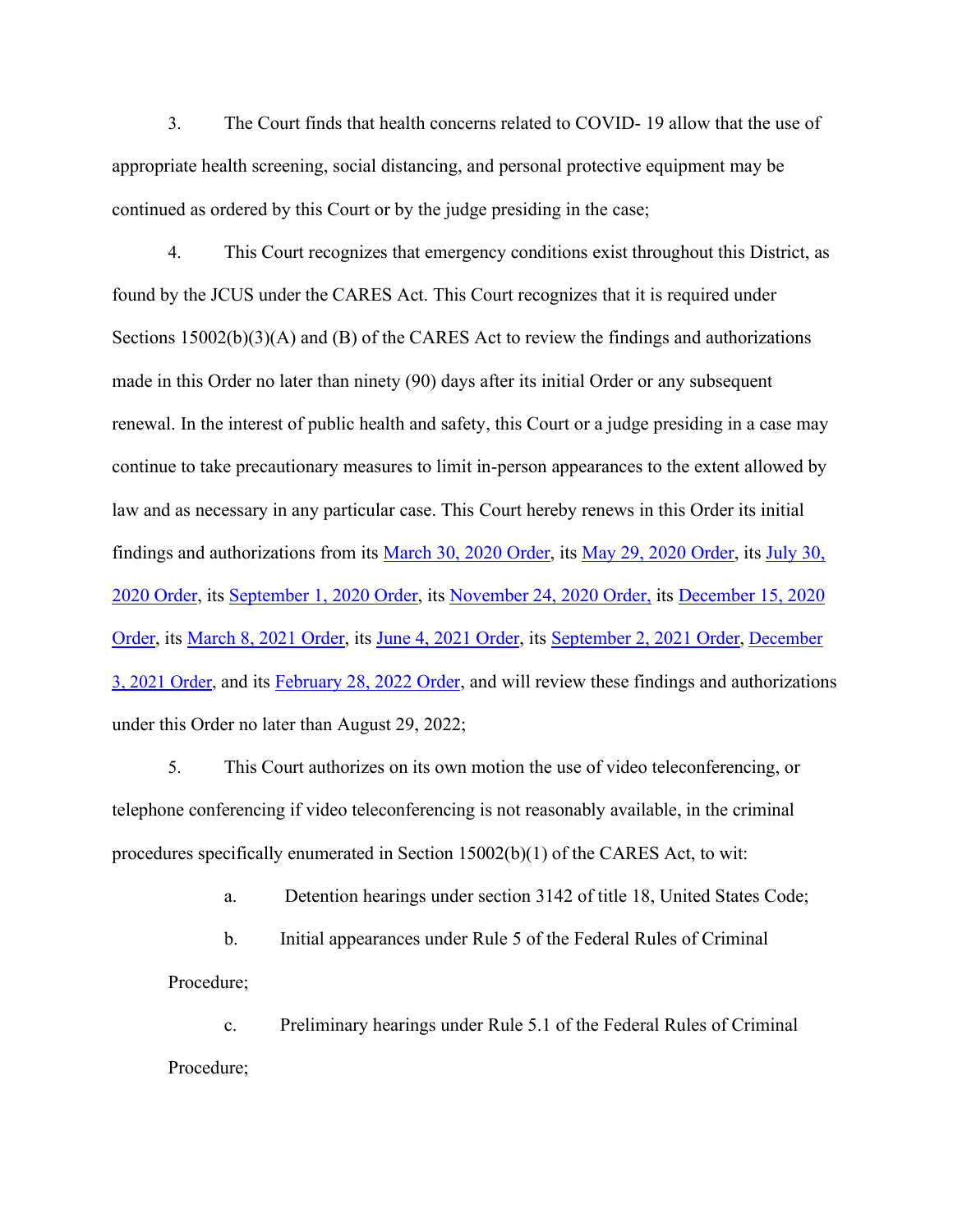d. Waivers of indictment under Rule 7(b) of the Federal Rules of Criminal Procedure;

e. Arraignments under Rule 10 of the Federal Rules of Criminal Procedure;

f. Probation and supervised release revocation proceedings under Rule 32.1 of the Federal Rules of Criminal Procedure;

g. Pretrial release revocation proceedings under section 3148 of title 18, United States Code;

h. Appearances under Rule 40 of the Federal Rules of Criminal Procedure;

i. Misdemeanor pleas and sentencings as described in Rule 43(b)(2) of the Federal Rules of Criminal Procedure; and

j. Proceedings under chapter 403 of title 18, United States Code (commonly known as the ''Federal Juvenile Delinquency Act''), except for contested transfer hearings and juvenile delinquency adjudication or trial proceedings;

6. This Court finds on its own motion, under Section 15002(b)(2) of the CARES Act, that in some instances felony pleas in this district under Rule 11 of the Federal Rules of Criminal Procedure and felony sentencings under Rule 32 of the Federal Rules of Criminal Procedure may not be able to be conducted in person without seriously jeopardizing public health and safety, and thus the use of video teleconferencing – or telephone conferencing if video teleconferencing is not reasonably available – is permitted in such cases as determined by the judge presiding in the case;

7. Under Section 15002(b)(2)(A) of the CARES Act, any judge presiding in a particular case who authorizes the use of video teleconferencing or telephone conferencing if video teleconferencing is not reasonably available under paragraphs 5 or 6 of this Order, must